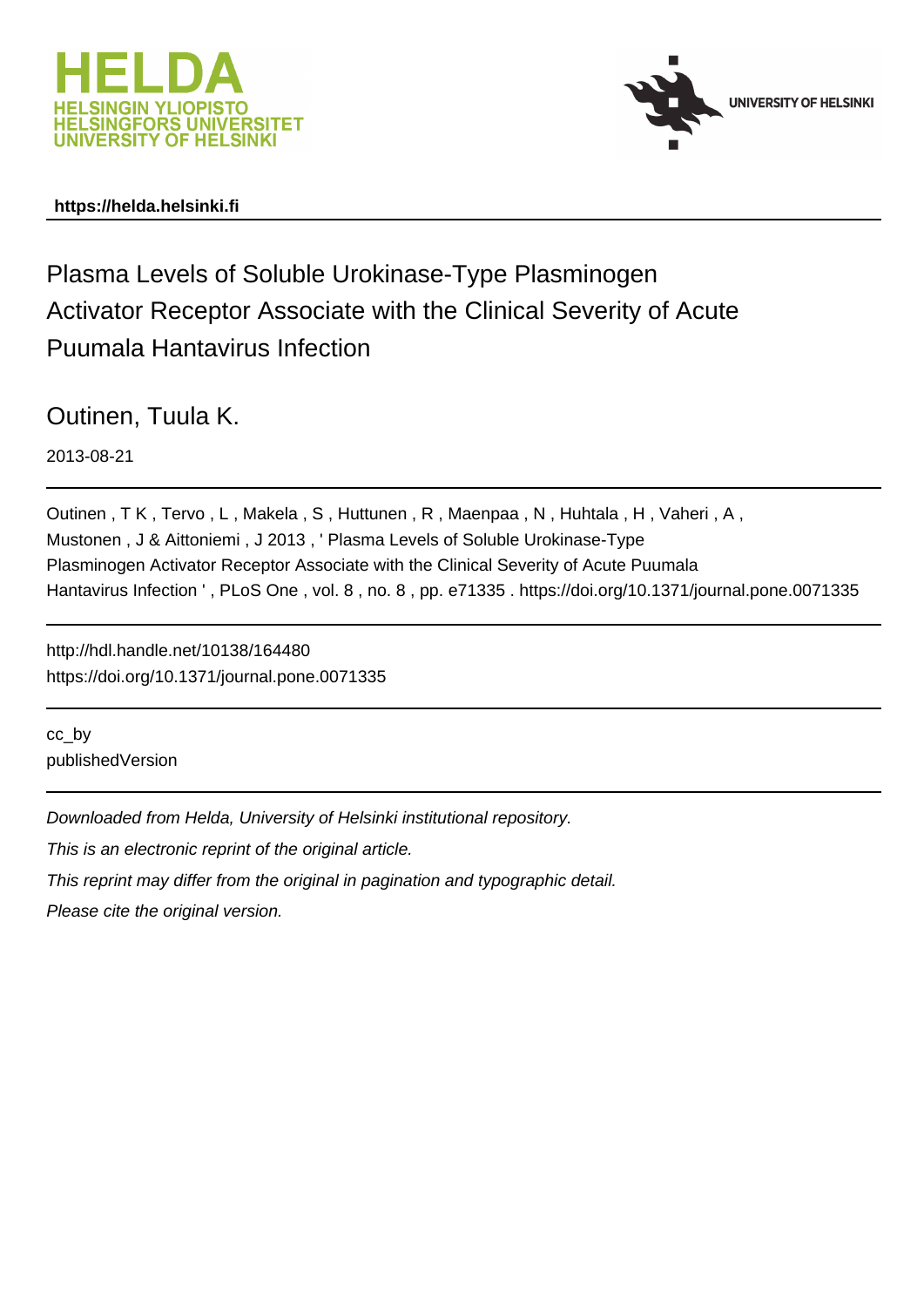# Plasma Levels of Soluble Urokinase-Type Plasminogen Activator Receptor Associate with the Clinical Severity of Acute Puumala Hantavirus Infection

# Tuula K. Outinen<sup>1,2</sup>\*, Laura Tervo<sup>1</sup>, Satu Mäkelä<sup>1,2</sup>, Reetta Huttunen<sup>1,2</sup>, Niina Mäenpää<sup>2,3</sup>, Heini Huhtala<sup>4</sup>, Antti Vaheri<sup>5</sup>, Jukka Mustonen<sup>1,2</sup>, Janne Aittoniemi<sup>3</sup>

1 Department of Internal Medicine, Tampere University Hospital, Tampere, Finland, 2 School of Medicine, University of Tampere, Tampere, Finland, 3 Department of Clinical Microbiology, Fimlab Laboratories, Tampere, Finland, 4 School of Health Sciences, University of Tampere, Tampere, Finland, 5 Department of Virology, Haartman Institute, University of Helsinki, Helsinki, Finland

### Abstract

Objectives: Urokinase-type plasminogen activator receptor is a multifunctional glycoprotein, the expression of which is increased during inflammation. It is known to bind to  $\beta_3$ -integrins, which are elementary for the cellular entry of hantaviruses. Plasma soluble form of the receptor (suPAR) levels were evaluated as a predictor of severe Puumala hantavirus (PUUV) infection and as a possible factor involved in the pathogenesis of the disease.

Design: A single-centre prospective cohort study.

**Subjects and Methods:** Plasma suPAR levels were measured twice during the acute phase and once during the convalescence in 97 patients with serologically confirmed acute PUUV infection using a commercial enzyme-linked immunosorbent assay (ELISA).

Results: The plasma suPAR levels were significantly higher during the acute phase compared to the control values after the hospitalization (median 8.7 ng/ml, range 4.0–18.2 ng/ml vs. median 4.7 ng/ml, range 2.4–12.2 ng/ml,  $P<0.001$ ). The maximum suPAR levels correlated with several variables reflecting the severity of the disease. There was a positive correlation with maximum leukocyte count (r = 0.475, p < 0.001), maximum plasma creatinine concentration (r = 0.378,  $p$ <0.001), change in weight during the hospitalization (r = 0.406, p<0.001) and the length of hospitalization (r = 0.325,  $p = 0.001$ ), and an inverse correlation with minimum platelet count ( $r = -0.325$ ,  $p = 0.001$ ) and minimum hematocrit  $(r = -0.369, p < 0.001)$ .

Conclusion: Plasma suPAR values are markedly increased during acute PUUV infection and associate with the severity of the disease. The overexpression of suPAR possibly activates  $\beta_3$ -integrin in PUUV infection, and thus might be involved in the pathogenesis of the disease.

Citation: Outinen TK, Tervo L, Mäkelä S, Huttunen R, Mäenpää N, et al. (2013) Plasma Levels of Soluble Urokinase-Type Plasminogen Activator Receptor Associate with the Clinical Severity of Acute Puumala Hantavirus Infection. PLoS ONE 8(8): e71335. doi:10.1371/journal.pone.0071335

Editor: Niklas K. Björkström, Karolinska Institutet, Sweden

Received May 25, 2013; Accepted July 2, 2013; Published August 21, 2013

Copyright: © 2013 Outinen et al. This is an open-access article distributed under the terms of the Creative Commons Attribution License, which permits unrestricted use, distribution, and reproduction in any medium, provided the original author and source are credited.

Funding: This study was financially supported by the Competitive State Research Financing of the Expert Responsibility Area of Tampere University Hospital (9P031, Fimlab X50000), European Commission Project ''Diagnosis and control of rodent-borne viral zoonoses in Europe'' (QLK2-CT-2002-01358), and by grants from the Sigrid Jusélius Foundation, the Finnish Kidney Foundation and the Orion-Farmos Research Foundation. The funders had no role in study design, data collection and analysis, decision to publish, or preparation of the manuscript.

Competing Interests: The authors have the following interests: Niina Mäenpää and Janne Aittoniemi are employed by Fimlab Laboratories. There are no patents, products in development or marketed products to declare. This does not alter their adherence to all the PLOS ONE policies on sharing data and materials, as detailed online in the guide for authors.

\* E-mail: tuula.outinen@uta.fi

# Introduction

Hantaviruses cause two clinical syndromes in humans, hemorrhagic fever with renal syndrome (HFRS) in Eurasia and hantavirus cardiopulmonary syndrome (HCPS) in the Americas [1,2]. Puumala hantavirus (PUUV), carried by the bank vole, causes a mild HFRS called nephropathia epidemica (NE) [1,2]. NE is prevalent in Finland, elsewhere in Scandinavia, European Russia, and many parts of Central-Western Europe [1,2]. In Europe, PUUV causes most HFRS cases, and in Finland, 1,000–

3,000 serological PUUV infection diagnoses are made annually (http://www3.ktl.fi) [3].

The clinical severity of NE varies from subclinical disease to fatal cases. However, the mortality rate is low, about 0.1% [4]. Typical symptoms are sudden high fever, headache, abdominal pain, nausea, backache, and visual disturbances, while serious hemorrhagic manifestations are uncommon [5–8]. Signs of renal involvement are proteinuria, hematuria, and oliguria, the latter being followed by polyuria [5–8]. During the oliguric phase, about 5% of hospitalized patients need transiently hemodialysis treat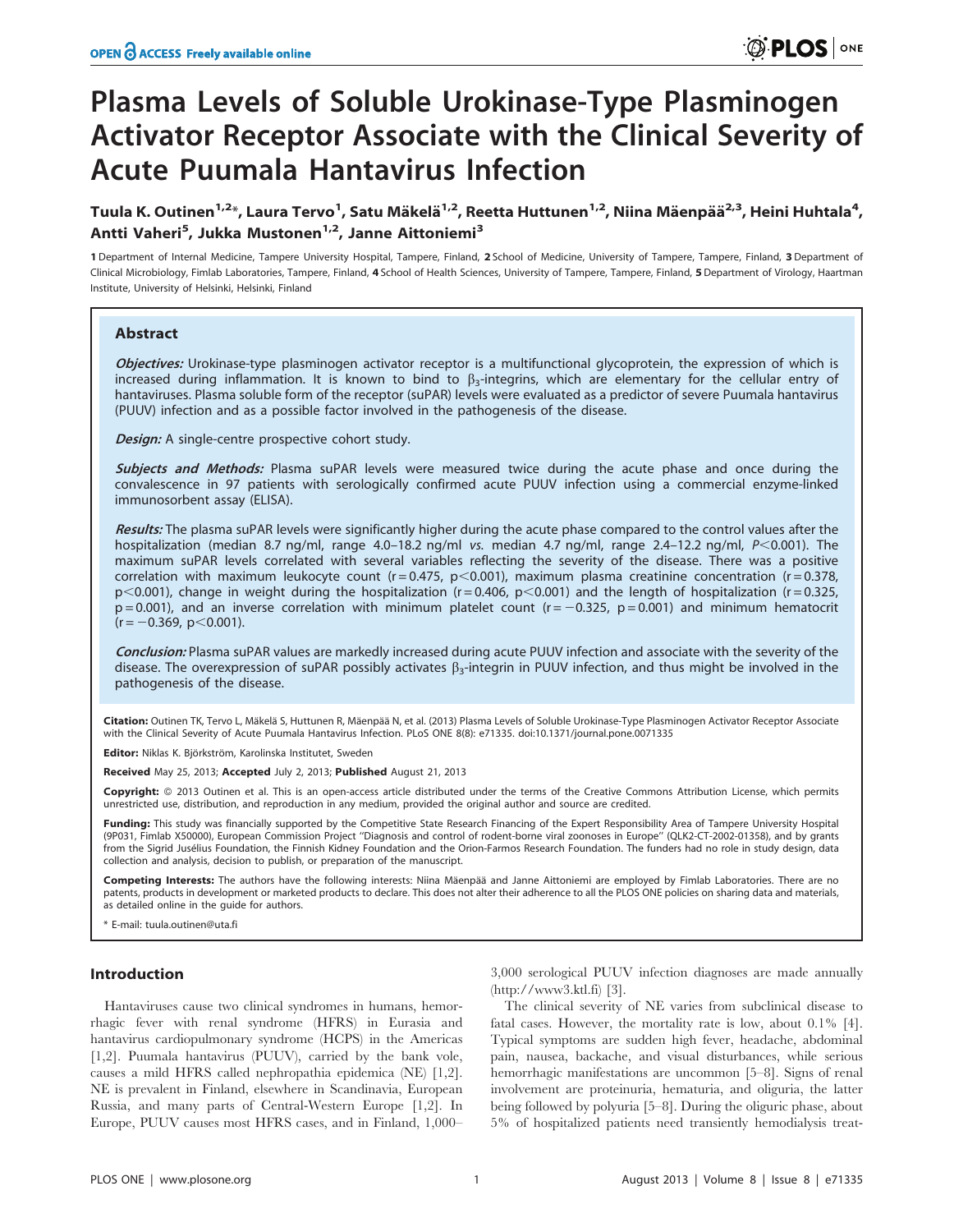ment [6–8]. Usual laboratory findings are leukocytosis, thrombocytopenia, anemia, elevation of plasma C-reactive protein (CRP) and creatinine levels, as well as proteinuria and hematuria [6,7]. Radiological pulmonary manifestations have been detected in about one-third of hospitalized patients [9,10].

The pathogenesis of NE is incompletely understood. An important feature in hantavirus infections is universally increased capillary permeability leading to vascular leakage, but the mechanisms behind this phenomenon are unclear [11–13]. The endothelium of the small vessels in various organs is the primary target of hantavirus infection and  $\beta_3$ -integrins mediate the cellular entry of pathogenic hantaviruses [14,15]. It has been suggested that immunological factors rather than direct cytotoxicity are essential in the pathogenesis, since no obvious damage to the endothelial cells is seen [11–13].

Several biomarkers have been shown to serve as indicators of the severity of PUUV infection. The plasma levels of interleukin (IL)-6, pentraxin-3 (PTX3), and indoleamine 2,3 dioxygenase (IDO), all elements of the innate immunity, as well as of cellular damage -reflecting cell-free DNA (cf-DNA) predict the outcome of PUUV infection [16–19]. So does the urine levels of the transcription factor necessary for the generation of type 2 T-cells, GATA-3 [20]. On the contrary, although plasma CRP is elevated in almost all of the patients with PUUV infection, high CRP level does not indicate a more severe disease [19].

Urokinase-type plasminogen activator receptor (uPAR) is a multifunctional glycoprotein, the expression of which is increased during infection and inflammation [21,22]. It is expressed on several different cell types, including monocytes, activated T-lymphocytes, macrophages, neutrophils, endothelial cells, and kidney podocytes [21,22]. uPAR interacts with several molecules mediating immune system signals and promotes the migration and adhesion of leukocytes by binding to  $\beta$ -integrins [21,22]. Cell-cell contact has been shown to enhance the release of the soluble form of the receptor (suPAR) by endothelial cells, indicating a regulatory role of suPAR in cell adhesion [23]. The levels of plasma suPAR are considered to represent the degree of immunoactivation [22]. Plasma suPAR has been found to be increased as well as predict disease severity in various conditions, e.g. autoimmune diseases, cancer, malaria, tuberculosis, sepsis, and human immunodeficiency virus (HIV) infection [22,24–30].

In the present study, our aim was to evaluate the association of suPAR with the severity of acute PUUV infection and also assess the possible role of suPAR in the pathogenesis of the disease.

#### Materials and Methods

#### Ethics statement

All subjects gave a written informed consent before participation and the study was conducted according to the principles expressed in the Declaration of Helsinki and approved by the Ethics Committee of Tampere University Hospital.

#### Patients

The study cohort consisted of 97 prospectively collected adult patients with acute NE. The diagnosis of acute PUUV infection was serologically confirmed in all cases [31]. The patients were treated at the Tampere University Hospital (Tampere, Finland) from November 2001 to February 2009. The median patient age was 41 (range 22–77) years, and 63 (65%) were males. Part of the patients (10–83 patients of the present cohort depending on the previous study) has participated also in our previous studies [16– 20,32–35]. All the patients treated during November 2001 and February 2009 were included in the study, if there was plasma left for the analyses of suPAR concentration.

#### Study protocol

All 97 patients were examined during the acute phase of NE. A detailed past and current medical history was obtained, and a careful physical examination was performed. Blood samples were collected between 7:30–9:30 in the morning for two consecutive weekdays after hospitalization for the analysis of plasma suPAR. Blood samples for the determination of plasma cf-DNA, PTX3, IL-6, CRP, creatinine, and serum kynurenine (Kyn) and tryptophan (Trp) levels, as well as the blood cell counts were collected for up to five consecutive days. Other blood samples were taken according to the clinical needs of the patient.

The highest and the lowest values of the various variables measured during hospitalization for each patient were designated as the maximum and minimum values.

Eighty-four (87%) of the 97 patients were also studied at the outpatient clinic 1–4 weeks after the hospital period. The plasma samples taken at the out-patient clinic after the hospital treatment were regarded as control samples.

#### Methods

EDTA-treated plasma samples for suPAR determination were collected from patients during hospitalization and at the outpatient clinic and stored at  $-70^{\circ}$ C until required for analysis. Plasma suPAR levels were determined using a commercial enzyme-linked immunosorbent assay (ELISA) (suPARnostic® Standard kit;ViroGates A/S, Birkerød, Denmark) according to the manufacturer's instructions.

Plasma CRP and creatinine levels were analyzed using Cobas Integra analyzer (F. Hoffman-La Roche Ltd, Basel, Switzerland). Blood cell count was completed by hematological cell counters by Bayer. Plasma IL-6 concentrations were determined as previously described [36]. IDO level can be measured by determining the ratio of Kyn to Trp in serum [37] by reverse-phase high performance liquid chromatography (HPLC) as previously described [38]. The Kyn/Trp ratio was calculated by relating concentrations of Kyn to Trp. Plasma PTX3 determinations were performed by using a commercially available human pentraxin-3 immunoassay (Quantikine, R&D Systems, Inc., Minneapolis, MN), following the manufacturer's instructions. Plasma cf-DNA levels were determined as previously described [16]. Plasma IL-6, PTX3, and cf-DNA, as well as serum Kyn and Trp concentrations were measured afterwards from frozen samples.

#### Statistical Analyses

In order to describe the data, medians and ranges were given for continuous variables and numbers and percentages for categorical variables. Groups were compared using the Mann-Whitney Utest. Correlations were calculated by the Spearman's rank correlation test. Wilcoxon's test was used to compare two related samples. All tests were two-sided, and statistically significant Pvalues are given. All analyses were made with the SPSS (version 20) statistical software package (IBM, Chicago, IL).

#### Results

The clinical characteristics of the patients are shown in Table 1 and the laboratory variables measured during hospitalization in Table 2. None of the patients was in clinical shock at the time of admission and five patients (5%) needed hemodialysis treatment during the hospital stay. No deaths occurred.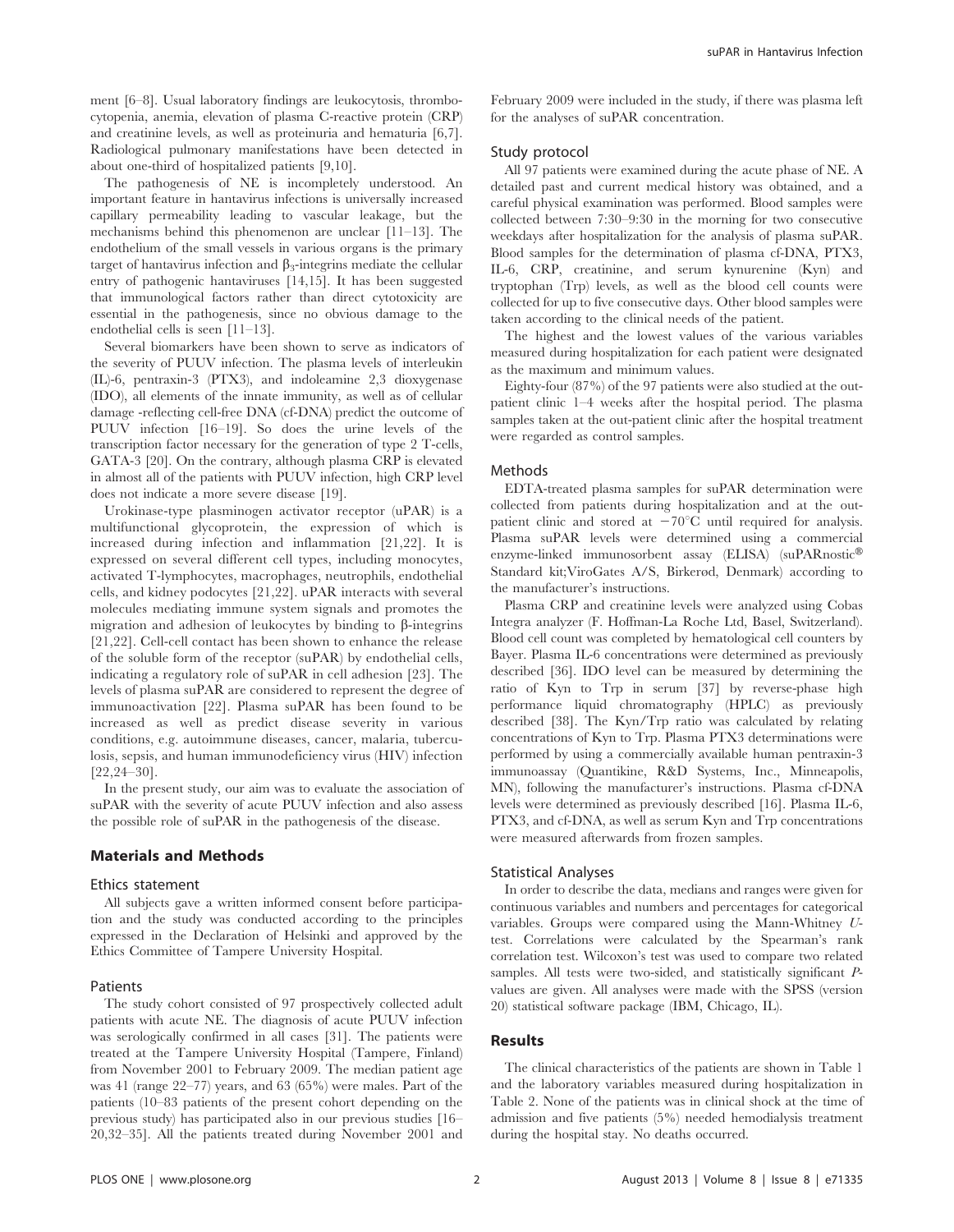Table 1. Clinical data of 97 patients with acute Puumala hantavirus infection.

|                                                       | <b>Median</b> | Range      |
|-------------------------------------------------------|---------------|------------|
| Age (years)                                           | 41            | $22 - 77$  |
| Duration of fever before hospital<br>admission (days) | 4             | $1 - 15$   |
| Total duration of fever (days)                        | 7             | $2 - 19$   |
| Length of hospital stay (days)                        | 6             | $2 - 15$   |
| Change in weight during<br>hospitalization (kg)       | 2.1           | $0 - 12.0$ |
| Minimum urinary output (ml/day)                       | 1400          | 50-5800    |
|                                                       |               |            |

doi:10.1371/journal.pone.0071335.t001

The maximum plasma suPAR levels taken during acute NE were significantly elevated compared to the control values taken after the hospitalization period (median 8.7 ng/ml, range 4.0– 18.2 ng/ml vs. median 4.7 ng/ml, range 2.4–12.2 ng/ml,  $P<0.001$ ). The control values were taken median 22 (range 15– 41) days after the onset of fever. Figure 1 shows the suPAR levels in relation to the duration of the disease, i.e. the onset of fever.

The maximum plasma suPAR levels correlated with several parameters reflecting the severity of acute PUUV infection (Table 3). There was a positive correlation of suPAR with the length of hospital stay and with the change in weight during hospitalization, which reflects fluid retention during the oliguric phase. Plasma suPAR also correlated positively with plasma creatinine, CRP, PTX3, IL-6, IDO, and cf-DNA levels, as well as with the blood leukocyte counts. An inverse correlation was detected between maximum plasma suPAR level and minimum urinary output as well as between maximum suPAR and minimum platelet levels. There was no correlation between maximum suPAR and age (Table 3).

The maximum suPAR level was higher in patients who required dialysis treatment during hospitalization compared to patients who managed without dialysis (Table 4). Patients who stayed longest  $($ >6 days) at the hospital had also higher suPAR levels than patients with shorter hospitalizations. Furthermore, patients with maximum creatinine level  $>200$  umol/l or maximum blood leukocyte count  $>$  10 $\times$ 10 $^{9}$ /l had higher suPAR levels compared to patients with lower creatinine or leukocyte values. Significant thrombocytopenia (platelet count  $\leq 50\times10^9$ /l) associated also with higher suPAR levels. There was no difference in suPAR levels between men and women (Table 4).

#### **Discussion**

In the present study, plasma suPAR levels in a hantavirus infection are reported to our knowledge for the first time. The data presented here show that plasma suPAR levels are clearly elevated during acute PUUV infection. The suPAR values measured during the acute phase were markedly higher than the control values measured after the hospitalization and correspond with the levels previously reported in bacteremic patients [25]. Furthermore, the convalescence phase levels correspond to the levels previously measured in the general population [39]. The maximum plasma suPAR levels also correlated with several PUUV infection severity reflecting variables in the present study. suPAR correlated positively with the length of hospital stay, the change in body weight during hospitalization, plasma creatinine, and the leukocyte counts. An inverse correlation was detected by

Table 2. Laboratory data of 97 patients with acute Puumala hantavirus infection.

|                                        | <b>Median</b> | Range         |
|----------------------------------------|---------------|---------------|
| suPAR max (ng/ml)                      | 8.7           | $4.0 - 18.2$  |
| Creatinine max (umol/l)                | 175           | $51 - 1499$   |
| Platelets min (10 <sup>9</sup> /l)     | 61            | $9 - 187$     |
| Hematocrit min                         | 0.36          | $0.25 - 0.44$ |
| Leukocytes max (10 <sup>9</sup> /l)    | 10.4          | $3.9 - 31.2$  |
| $CRP$ max $(mq/l)$                     | 84.6          | 15.9-269.2    |
| IL-6 max (pg/ml) $(n = 29)$            | 11.8          | $2.6 - 44.8$  |
| PTX3 max ( $nq/ml$ ) ( $n = 42$ )      | 42.9          | 3.9-1085.5    |
| IDO max ( $\mu$ mol/mmol) ( $n = 83$ ) | 202.2         | 47.7-3679.2   |
| cf-DNA ( $\mu$ mol/ml) ( $n = 42$ )    | 1.35          | 1.04-3.29     |

 $Min = minimum$ ,  $Max = maximum$  suPAR = soluble urokinase-type plasminogen activator receptor, CRP = plasma C-reactive protein, IL-6 = plasma interleukin-6, PTX3 = plasma pentraxin-3, IDO = serum indoleamin 2,3-dioxygenase, cf-DNA = plasma cell-free DNA.

doi:10.1371/journal.pone.0071335.t002

suPAR with minimum urinary output and minimum platelet levels.

There was also a positive correlation between suPAR and the biomarkers previously shown to predict the outcome of PUUV infection, PTX3, IL-6, IDO, and cf-DNA [16–19]. PTX3, IL-6, and IDO not only reflect the severity of PUUV induced NE, but also the activation of the immune system, and are partly expressed by the same type of cells as suPAR in response to inflammatory signals. Furthermore, cf-DNA reflects the degree of cellular damage. CRP, on the other hand, does not predict the outcome of PUUV infection [19]. In the present study, however, suPAR correlated also with CRP in PUUV-infected patients. This probably is explained by CRP reflecting the activation of the immune system, although it does not reflect the overall severity of the disease in PUUV infection.

Systemic suPAR levels are considered to reflect the degree of immunoactivation of the individual. This is corroborated by numerous studies showing suPAR levels to be increased as well in cancer as in various inflammatory and infectious diseases [22]. Furthermore, high suPAR concentrations are predictive of outcome and mortality in these conditions [22]. Previous studies on patients with infectious diseases have demonstrated that suPAR can predict disease severity and case fatality in malaria, tuberculosis, sepsis, bacterial meningitis, and some viral infections [24–27,29,30,40–44].

Previously, suPAR has been studied only in a few viral infections. However, in HIV infection, several studies show that suPAR is a strong predictor of immunologic failure and mortality [28,41]. In addition, the suPAR levels decrease with effective antiretroviral therapy [40]. In patients with Crimean-Congo hemorrhagic fever, suPAR is elevated and also predictive for mortality [42]. Systemic suPAR levels also predict the progression of liver fibrosis to cirrhosis in patients with chronic hepatitis C [45,46]. Furthermore, elevated suPAR levels have been found in the cerebrospinal fluid of patients with viral meningitis [44]. Here, we demonstrate that suPAR is elevated and associates with severity of the disease in PUUV-induced hantavirus infection.

The exact pathogenetic mechanisms in hantavirus infection are currently still unclear. Pathological changes are marked by increased capillary permeability in the affected organs, which also explains many signs and symptoms in these infections [11–13].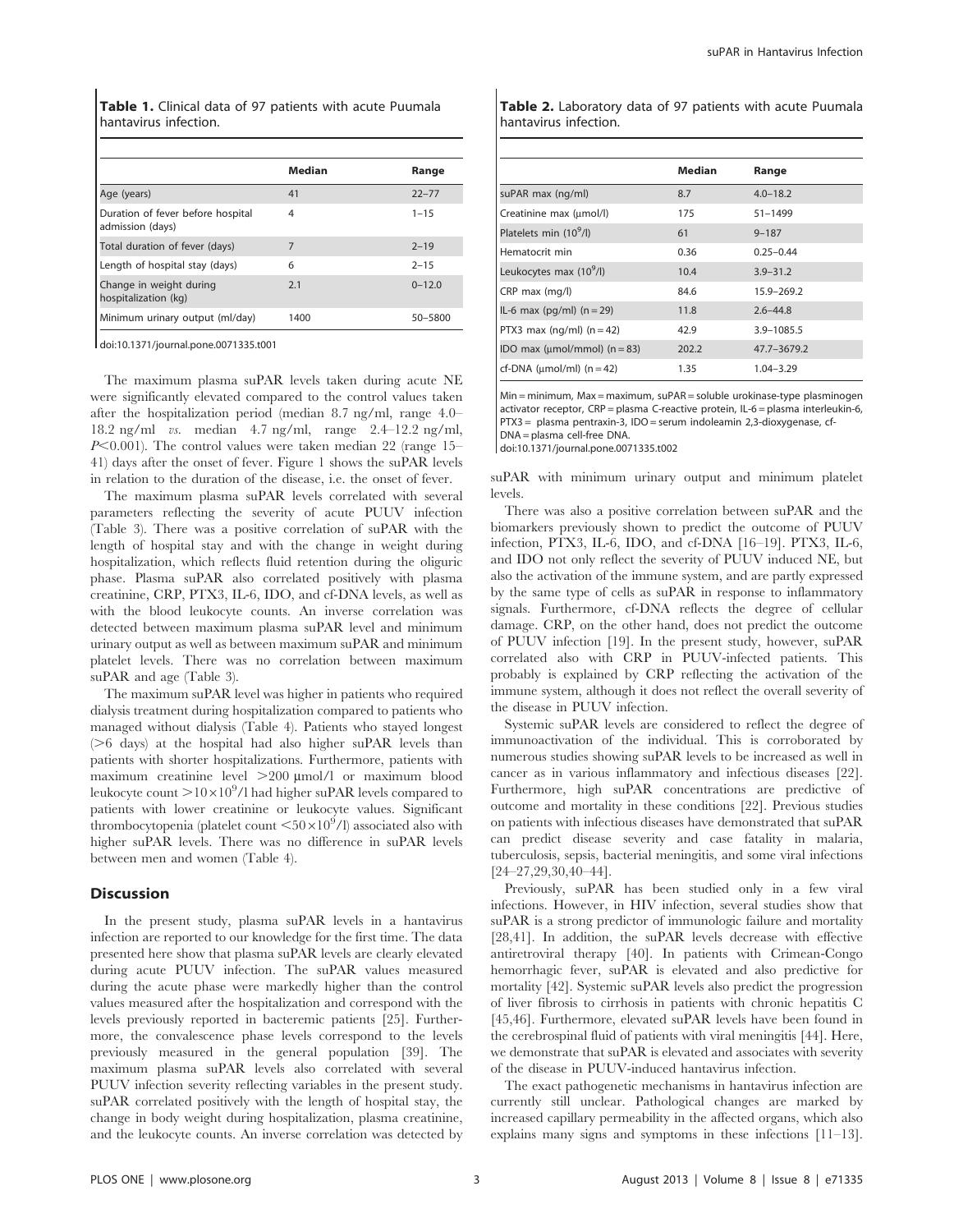

Figure 1. Line chart showing soluble urokinase-type plasminogen activator receptor (suPAR) maximum (median 8.7 ng/ml, range 4.0–18.2 ng/ml) and convalesce phase concentrations (median 4.7 ng/ml, range 2.4–12.2 ng/ml) in relation to the onset of fever (day 0) in 97 patients with Puumala hantavirus infection (P-value for the difference <0.001). Short title: Line chart showing suPAR maximum and convalescence concentrations in relation to the onset of fever. doi:10.1371/journal.pone.0071335.g001

The endothelium of the small vessels in various organs is the primary target in hantavirus infection, and the cellular entry of pathogenic hantaviruses is mediated by  $\beta_3$ -integrins [11,13–15]. Integrins are heterodimeric surface receptors on endothelial cells and platelets, mediating cell-to-cell adhesion, cell migration, extracellular matrix protein recognition, and platelet aggregation.  $\beta_3$ -integrins have an important role in regulating vascular

Table 3. The correlations of maximum plasma suPAR levels with clinical and laboratory variables reflecting the severity of the infection in 97 patients with acute Puumala hantavirus infection.

|                                            | R        | P-value |
|--------------------------------------------|----------|---------|
| Length of hospitalization                  | 0.325    | 0.001   |
| Change in weight during<br>hospitalization | 0.406    | < 0.001 |
| Urinary output min                         | $-0.332$ | 0.002   |
| Creatinine max                             | 0.378    | < 0.001 |
| Platelets min                              | $-0.325$ | 0.001   |
| Hematocrit min                             | $-0.369$ | < 0.001 |
| Leukocytes max                             | 0.475    | < 0.001 |
| CRP max                                    | 0.298    | 0.003   |
| PTX3 max                                   | 0.425    | 0.005   |
| $IL-6$ max                                 | 0.621    | < 0.001 |
| <b>IDO</b> max                             | 0.557    | < 0.001 |
| cf-DNA max                                 | 0.363    | 0.018   |

 $Min = minimum$ ,  $Max = maximum$ ,  $CRP = C$ -reactive protein,  $PTX3 =$  pentraxin-3, IL-6 = interleukin-6, IDO = indoleamine 2,3-dioxygenase, cf-DNA = cell-free DNA. doi:10.1371/journal.pone.0071335.t003

integrity, endothelial cell permeability, and platelet functions [47]. Pathogenic hantaviruses probably interfere with these

Table 4. Maximum plasma suPAR levels in different patient groups in 97 patients with Puumala virus infection.

|                                       | suPAR levels  |              | P-value |
|---------------------------------------|---------------|--------------|---------|
|                                       | <b>Median</b> | Range        |         |
| Sex                                   |               |              | 0.841   |
| Male                                  | 8.6           | $4.2 - 18.2$ |         |
| Female                                | 8.8           | $4.0 - 15.3$ |         |
| <b>Dialysis</b>                       |               |              | 0.038   |
| Yes                                   | 10.8          | $8.6 - 18.0$ |         |
| <b>No</b>                             | 8.4           | $4.0 - 18.2$ |         |
| <b>Hospital stay</b>                  |               |              | 0.007   |
| $>6$ days                             | 9.2           | $6.5 - 18.2$ |         |
| $\leq$ 6 days                         | 8.3           | $4.0 - 13.1$ |         |
| Minimum platelet level                |               |              | 0.019   |
| $<$ 50 $\times$ 10 <sup>9</sup> /l    | 9.7           | $5.7 - 18.2$ |         |
| $\geq$ 50 $\times$ 10 <sup>9</sup> /l | 8.2           | $4.0 - 15.6$ |         |
| <b>Maximum leukocyte</b><br>count     |               |              | < 0.001 |
| $>10\times^9$ /I                      | 9.2           | $5.7 - 18.2$ |         |
| $\leq 10 \times ^9$ /I                | 7.5           | $4.0 - 13.1$ |         |
| <b>Maximum creatinine</b>             |               |              | 0.001   |
| $>$ 200 $\mu$ mol/l                   | 9.4           | $6.5 - 18.2$ |         |
| $\leq$ 200 µmol/l                     | 8.0           | $4.0 - 15.6$ |         |

doi:10.1371/journal.pone.0071335.t004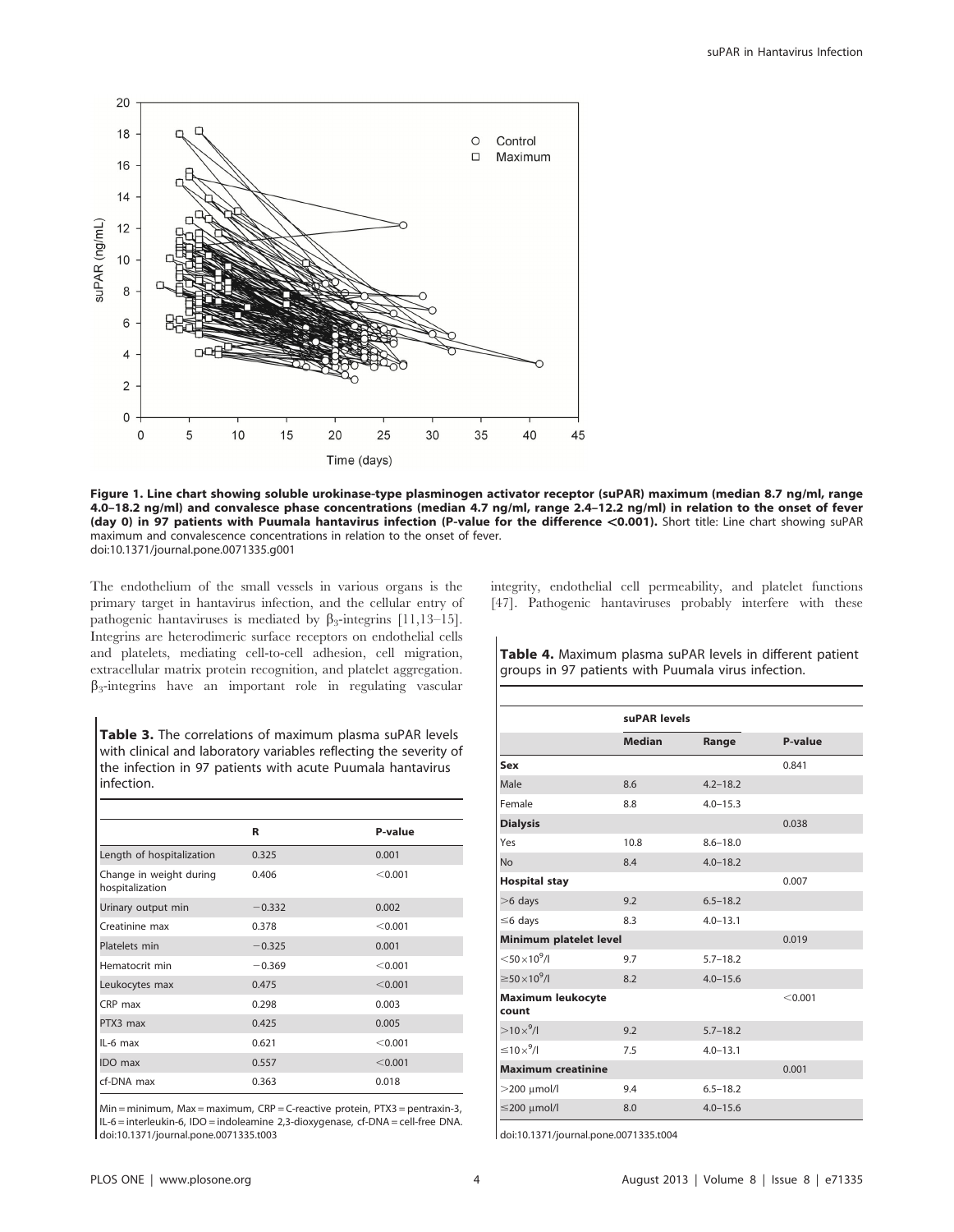functions, hence increasing endothelial permeability [47]. uPAR, in turn, interacts with integrins, including  $\beta_3$ –integrins, and is believed to regulate their activation degree by altering their adhesive properties and signaling capacity [21,22].

In this study, we found that plasma suPAR is markedly elevated in patients with PUUV-infection. Moreover, the higher the suPAR level is, the severer is also the disease. Taken into account the role of  $\beta_3$ -integrins in the course of hantavirus infection, and on the other hand, the interactions of (s)uPAR and integrins, our finding presents as interesting. It brings up the possibility that increased suPAR is involved in the pathogenesis of PUUV infection by activating  $\beta_3$ -integrins.

## Conclusions

The plasma level of suPAR is elevated in acute PUUV infection and associates with the severity of the disease. Therefore, plasma suPAR determinations may offer a potential

### References

- 1. Vapalahti O, Mustonen J, Lundkvist Å, Henttonen H, Plyusnin A, et al. (2003) Hantavirus infections in Europe. Lancet Infect Dis 3: 653–661.
- 2. Vaheri A, Henttonen H, Voutilainen L, Mustonen J, Sironen T, et al. (2013) Hantavirus infections in Europe and their impact on public health. Rev Med Virol 23: 35–49.
- 3. Heyman P, Vaheri A (2008) Situation of hantavirus infections and haemorrhagic fever with renal syndrome in European countries as of December 2006. Euro Surveill 13.
- 4. Makary P, Kanerva M, Ollgren J, Virtanen MJ, Vapalahti O, et al. (2010) Disease burden of Puumala virus infections, 1995–2008. Epidemiol Infect 138: 1484–1492.
- 5. Lähdevirta J (1971) Nephropathia epidemica in Finland. A clinical histological and epidemiological study. Ann Clin Res 3: 1–54.
- 6. Mustonen J, Brummer-Korvenkontio M, Hedman K, Pasternack A, Pietilä K, et al. (1994) Nephropathia epidemica in Finland: a retrospective study of 126 cases. Scand J Infect Dis 26: 7–13.
- 7. Settergren B, Juto P, Trollfors B, Wadell G, Norrby SR (1989) Clinical characteristics of nephropathia epidemica in Sweden: prospective study of 74 cases. Rev Infect Dis 11: 921–927.
- 8. Braun N, Haap M, Overkamp D, Kimmel M, Alscher MD, et al. (2010) Characterization and outcome following Puumala virus infection: a retrospective analysis of 75 cases. Nephrol Dial Transplant 25: 2997–3003.
- 9. Kanerva M, Paakkala A, Mustonen J, Paakkala T, Lahtela J, et al. (1996) Pulmonary involvement in nephropathia epidemica: radiological findings and their clinical correlations. Clin Nephrol 46: 369–378.
- 10. Paakkala A, Mustonen J (2007) Radiological findings and their clinical correlations in nephropathia epidemica. Acta Radiol 48: 345–350.
- 11. Zaki SR, Greer PW, Coffield LM, Goldsmith CS, Nolte KB, et al. (1995) Hantavirus pulmonary syndrome. Pathogenesis of an emerging infectious disease. Am J Pathol 146: 552–579.
- 12. Cosgriff TM (1991) Mechanisms of disease in Hantavirus infection: pathophysiology of hemorrhagic fever with renal syndrome. Rev Infect Dis 13: 97–107.
- 13. Kanerva M, Mustonen J, Vaheri A (1998) Pathogenesis of Puumala and other hantavirus infections. Rev Med Virol 8: 67–86.
- 14. Gavrilovskaya IN, Shepley M, Shaw R, Ginsberg MH, Mackow ER (1998) beta3 Integrins mediate the cellular entry of hantaviruses that cause respiratory failure. Proc Natl Acad Sci U S A 95: 7074–7079.
- 15. Gavrilovskaya IN, Brown EJ, Ginsberg MH, Mackow ER (1999) Cellular entry of hantaviruses which cause hemorrhagic fever with renal syndrome is mediated by beta3 integrins. J Virol 73: 3951–3959.
- 16. Outinen TK, Kuparinen T, Jylhävä J, Leppänen S, Mustonen J, et al. (2012) Plasma cell-free DNA levels are elevated in acute Puumala hantavirus infection. PLoS One 7: e31455.
- 17. Outinen TK, Mäkelä S, Huhtala H, Hurme M, Meri S, et al. (2012) High pentraxin-3 plasma levels associate with thrombocytopenia in acute Puumala hantavirus-induced nephropathia epidemica. Eur J Clin Microbiol Infect Dis 31: 957–963.
- 18. Outinen TK, Mäkelä SM, Ala-Houhala IO, Huhtala HS, Hurme M, et al. (2011) High activity of indoleamine 2,3-dioxygenase is associated with renal insufficiency in Puumala hantavirus induced nephropathia epidemica. J Med Virol 83: 731–737.
- 19. Outinen TK, Mäkelä SM, Ala-Houhala IO, Huhtala HS, Hurme M, et al. (2010) The severity of Puumala hantavirus induced nephropathia epidemica can be better evaluated using plasma interleukin-6 than C-reactive protein determinations. BMC Infect Dis 10: 132.
- 20. Libraty DH, Mäkelä S, Vlk J, Hurme M, Vaheri A, et al. (2012) The Degree of Leukocytosis and Urine GATA-3 mRNA Levels Are Risk Factors for Severe

diagnostic tool for assessing the severity and outcome of the disease. In addition, it is possible that circulating suPAR is involved in the pathogenesis of PUUV-induced hantavirus infection by activating  $\beta_3$ -integrins. However, future studies are warranted to verify this assumption.

## Acknowledgments

The skilful technical assistance of Ms Katriina Ylinikkilä and Ms Mirja Ikonen is greatly appreciated.

### Author Contributions

Conceived and designed the experiments: TKO LT SM RH NM HH AV JM JA. Performed the experiments: NM JA. Analyzed the data: TKO SM. Contributed reagents/materials/analysis tools: JA. Wrote the paper: TKO. Produced the figure: HH. Drafted the article or revised it critically: TKO LT SM RH NM HH AV JM JA. Approved the version to be published:TKO LT SM RH NM HH AV JM JA.

Acute Kidney Injury in Puumala Virus Nephropathia Epidemica. PLoS One 7: e35402.

- 21. Ossowski L, Aguirre-Ghiso JA (2000) Urokinase receptor and integrin partnership: coordination of signaling for cell adhesion, migration and growth. Curr Opin Cell Biol 12: 613–620.
- 22. Thuno M, Macho B, Eugen-Olsen J (2009) suPAR: the molecular crystal ball. Dis Markers 27: 157–172.
- 23. Mustjoki S, Sidenius N, Vaheri A (2000) Enhanced release of soluble urokinase receptor by endothelial cells in contact with peripheral blood cells. FEBS Lett 486: 237–242.
- 24. Eugen-Olsen J, Gustafson P, Sidenius N, Fischer TK, Parner J, et al. (2002) The serum level of soluble urokinase receptor is elevated in tuberculosis patients and predicts mortality during treatment: a community study from Guinea-Bissau. Int J Tuberc Lung Dis 6: 686–692.
- 25. Huttunen R, Syrjänen J, Vuento R, Hurme M, Huhtala H, et al. (2011) Plasma level of soluble urokinase-type plasminogen activator receptor as a predictor of disease severity and case fatality in patients with bacteraemia: a prospective cohort study. J Intern Med 270: 32–40.
- 26. Koch A, Voigt S, Kruschinski C, Sanson E, Duckers H, et al. (2011) Circulating soluble urokinase plasminogen activator receptor is stably elevated during the first week of treatment in the intensive care unit and predicts mortality in critically ill patients. Crit Care 15: R63.
- 27. Mölkanen T, Ruotsalainen E, Thorball CW, Järvinen A (2011) Elevated soluble urokinase plasminogen activator receptor (suPAR) predicts mortality in Staphylococcus aureus bacteremia. Eur J Clin Microbiol Infect Dis 30: 1417– 1424.
- 28. Sidenius N, Sier CF, Ullum H, Pedersen BK, Lepri AC, et al. (2000) Serum level of soluble urokinase-type plasminogen activator receptor is a strong and independent predictor of survival in human immunodeficiency virus infection. Blood 96: 4091–4095.
- 29. Ostrowski SR, Ullum H, Goka BQ, Hoyer-Hansen G, Obeng-Adjei G, et al. (2005) Plasma concentrations of soluble urokinase-type plasminogen activator receptor are increased in patients with malaria and are associated with a poor clinical or a fatal outcome. J Infect Dis 191: 1331–1341.
- 30. Uusitalo-Seppälä R, Huttunen R, Tarkka M, Aittoniemi J, Koskinen P, et al. (2012) Soluble urokinase-type plasminogen activator receptor in patients with suspected infection in the emergency room: a prospective cohort study. J Intern Med 272: 247–256.
- 31. Vapalahti O, Lundkvist Å, Kallio-Kokko H, Paukku K, Julkunen I, et al. (1996) Antigenic properties and diagnostic potential of Puumala virus nucleocapsid protein expressed in insect cells. J Clin Microbiol 34: 119–125.
- 32. Laine O, Joutsi-Korhonen L, Mäkelä S, Mikkelsson J, Pessi T, et al. (2012) Polymorphisms of PAI-1 and platelet GP Ia may associate with impairment of renal function and thrombocytopenia in Puumala hantavirus infection. Thromb Res 129: 611–615.
- 33. Laine O, Mäkelä S, Mustonen J, Helminen M, Vaheri A, et al. (2011) Platelet ligands and ADAMTS13 during Puumala hantavirus infection and associated thrombocytopenia. Blood Coagul Fibrinolysis 22: 468–472.
- 34. Laine O, Makela S, Mustonen J, Huhtala H, Szanto T, et al. (2010) Enhanced thrombin formation and fibrinolysis during acute Puumala hantavirus infection. Thromb Res 126: 154–158.
- 35. Sane J, Laine O, Mäkelä S, Paakkala A, Jarva H, et al. (2012) Complement activation in Puumala hantavirus infection correlates with disease severity. Ann Med 44: 468–475.
- 36. Mäkelä S, Mustonen J, Ala-Houhala I, Hurme M, Koivisto AM, et al. (2004) Urinary excretion of interleukin-6 correlates with proteinuria in acute Puumala hantavirus-induced nephritis. Am J Kidney Dis 43: 809–816.